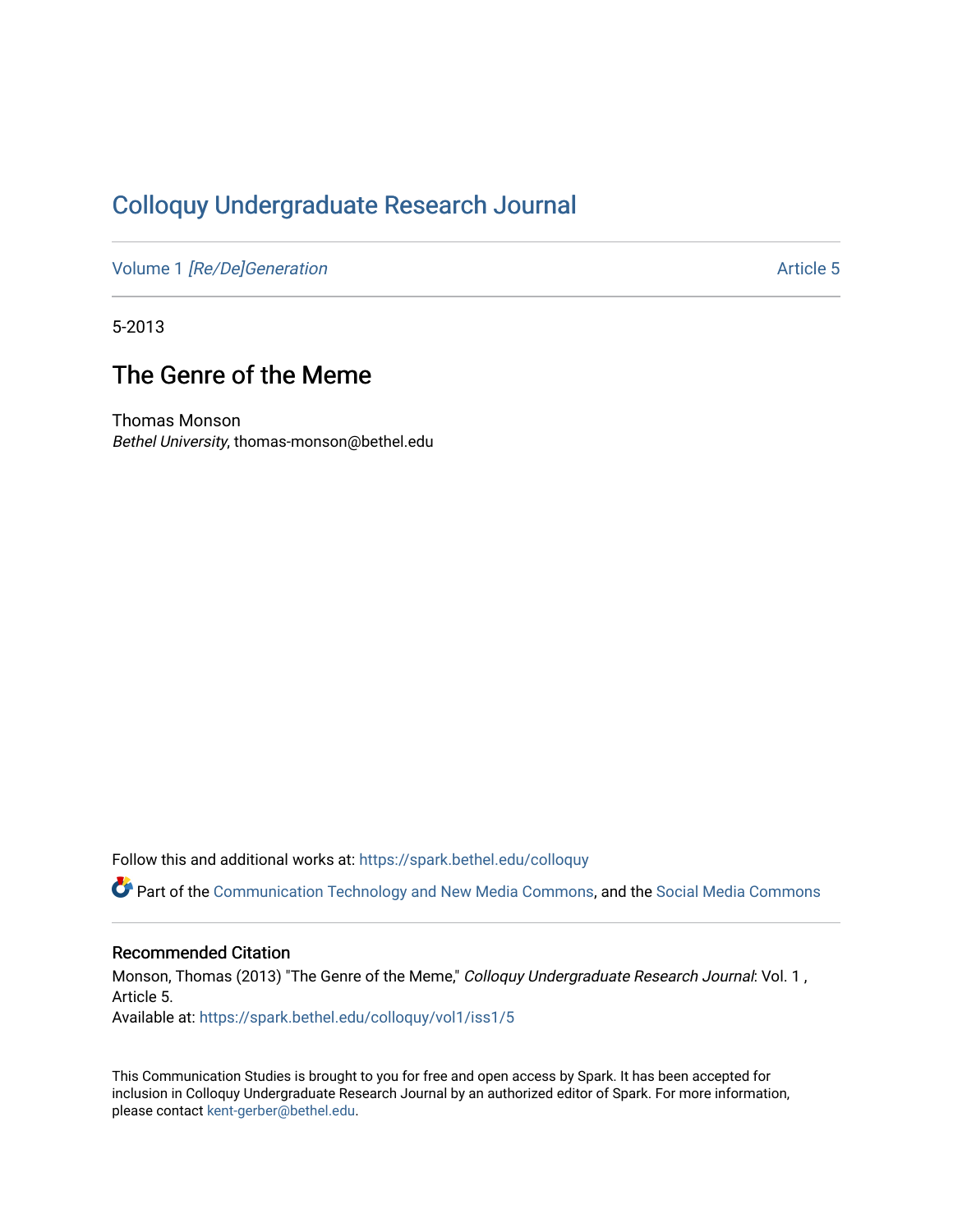# The Genre of the Meme

*Thomas Monson*

#### **Introduction**

The development and proliferation of the Internet has led to numerous discoveries in the study of media and communication. Such a recent development in online communication is the rise of the relievance of the relievance o the online meme. The traditional meaning of meme has been transformed and has developed a new meaning within the sphere of online communication. The meme as defined by its new meaning has recurred in myriads, which have provided enough reason and data to develop a rhetorical genre for the subject. The first half of this study—the background—will begin with an orientation to the meme, an explanation of generic criticism, and a look at ten examples of generic criticism. The second half of this study—the analysis—will begin with an application of the theory to the artifacts by developing common characteristics, contextual commonalities, and representative qualities; then an analysis of the generic development through rhetorical strategy, rhetorical situation, and audience effects; and finally a development of implications of this study.

#### **Background**

#### *Orientation to the Meme*

**Traditional Definition**. The origin of the term "meme" is in the book The Selfish Gene by Richard Dawkins from 1976, as he defines it as the basic unit of culture (Chick, 1999). A meme according to Merriam-Webster Dictionary is "an idea, behavior, style, or usage that spreads from person to person within a culture" (2012). The general concept springing from this definition of the meme is essentially any component of a culture whatsoever. Such a definition is too broad to comprehend, so another more tangible conception is necessary for continuing this thought. Dictionary.com defines the meme as something relatively more tangible and specifiable- "a cultural item that is transmitted by repetition in a manner analogous to the biological transmission of genes" (2012). This concept then narrows the understanding of the meme to the notion of a cultural unit that is communicated over and over. The word "meme" has also come to mean something much more specific in recent online communications.

**Development of the Online Meme**. The meme has now become viewed as something far more tangible than a cultural unit transmitted through repetition. The newfound tangibility of the online meme is from the specificity of the online culture and environment. Additionally, the online meme is tangible because it is now easily recognizable. While the technical definition of the online meme includes any idea that is transmitted electronically, such as a mood ring, hyperlink, or phrase, the online meme has come to be commonly recognized as a combination of a picture and a short blurb spread through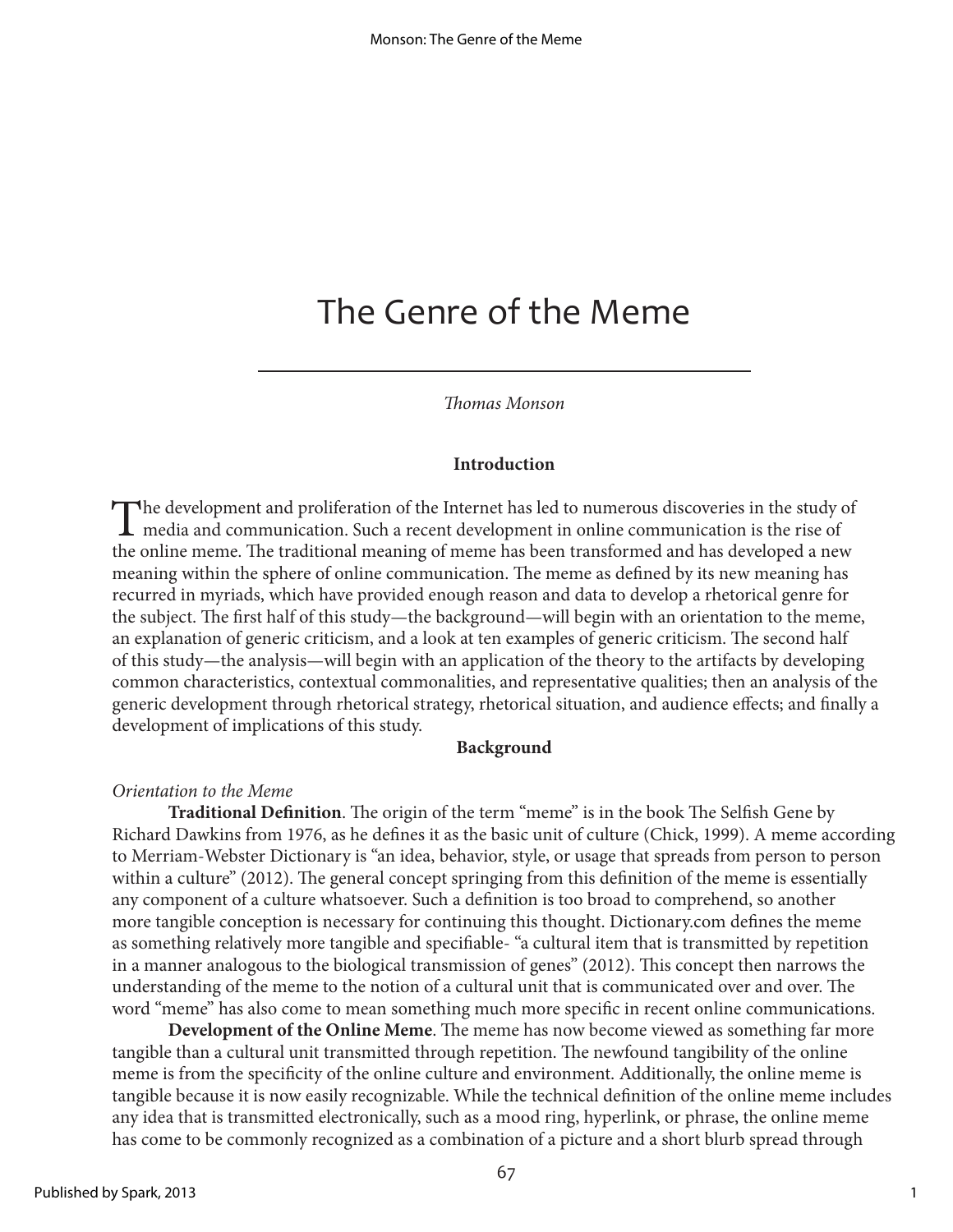social media (Schubert, 2003).

In understanding this anomaly, it is important to begin with a working description to orient any sort of study of such a genre. The baseline for the online meme is the combination of a single picture and short blurb via text. An understanding of the makeup of such a meme and its characteristics will be further developed in the analysis of historical clustering. The online meme exists within the sort of ambiguity that makes up its traditional definition. Its time or place of inception is unclear (as is the origin of the vast majority of these particular memes), but it is possible to strip away such ambiguity in order to understand the basis of this genre. The online meme is a form of communication that usually includes graphic and textual components and a general tone of sarcastic (and occasionally ironic) humor, and fits in one of two substantial categories: still picture and sketched. The still picture category is made up of a screen shot of an event as the primary backdrop and has text printed across it that ties in another one or more rhetorical situations. The sketched category of the meme depicts either a single picture or a comic strip using a set of sketched facial expressions specifically developed to be used along with stick figures and text printed across the image. One example of the sketched category and the six selected artifacts of this study can be viewed in the appendix. For the sake of specificity and focus this paper will examine the first category: still image.

# *Description of the Artifacts*

The artifacts selected for this generic criticism are six popular online memes: "Replacement Referees," "Alzheimer's," "Binders Full of Women," "Queen of England," "Joker," and "Tuition." This section will briefly describe each of these memes and very briefly their rhetorical situation. It should be noted that the senders and/or creators of the memes are largely unknown.

The "Replacement Referees" meme pictures two referees from the National Football League discussing a call on a football field. The words over the picture say, "After further review, the runner did not touch second base. Touchdown Celtics." The first sentence is in smaller white block letters at the top of the meme and the phrase "Touchdown Celtics" is in larger white block letters at the bottom of the page. The meme depicts a common picture used to show the replacement referees, shows two of them discussing, uses words to create a blatantly confused air about the referees, and jokes that the replacement referees don't even know what sport they're officiating. By its nature this meme, like all others, is sent over and over by means of social networking and websites. Thus the sender of this particular meme can be viewed as the ambiguous "sports fan." The intended receivers/audience are Internet users in general, although it is specifically targeted at other sports fans that keep up-to-date on football, basketball, and baseball. At this point it is important to note that each of the senders of the different artifacts must remain in broad terms as opposed to specifically defined authors due to the ambiguity created by their channel, which is the internet. Thus the artifact constitutes a form of online communication between sports fans through the use of the public sphere of the internet and contributes to a specific culture.

The "Alzheimer's" meme depicts an old, Caucasian man with his arms crossed on a background of alternating red and green rays. There are the words "I may have Alzheimer's but at least I don't have Alzheimer's" printed across it. The phrase "I may have Alzheimer's" is in larger white block letters across the top of the meme, while the rest of the text is noticeably smaller at the bottom of the page. This meme does not apply to a specific context, but rather the general event of an elderly person struggling with the disease. The sender can be viewed as the broad personification of the "Alzheimer's observer" that appears to be relatively insensitive to the disease at face value because of the nature of their meme. The audience appears to be Internet viewers that have or are open to having a sarcastic perspective on Alzheimer's disease and those that know the general basis of the disease. The meme assumes the audience has a basic understanding of the disease's effects, but also assumes that it has an understanding of the disease from a sarcastic perspective—two contradictory concepts causing them to be separate references.

This particular "Binders full of women" meme depicts Bill Clinton walking onto a stage gesturing with both of his hands extended open-palmed away from his body around the height of his waist. President Obama stands at a podium on the other end of the stage with an expression of disapproval.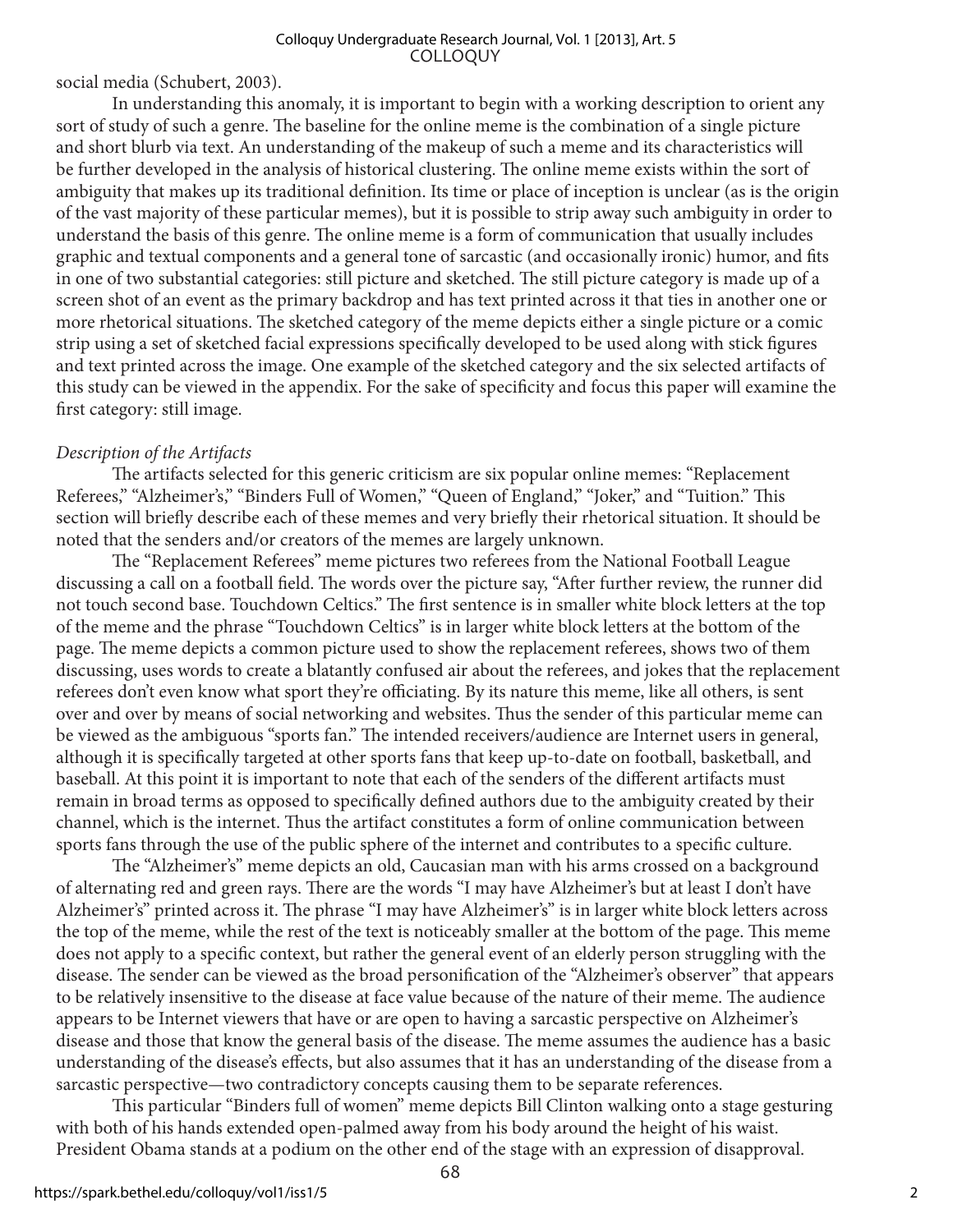Across this image, the phrase "Did someone say" is across the top in large white block letters and the phrase "Binders full of women???" on the bottom. The phrase references a sound byte from the second presidential debate of 2012 when Mitt Romney used the phrase to describe lists of possible female appointees to federal appointee positions; it was taken out of context as a hashtag for Twitter feeds. Bill Clinton is pictured because of his infamous Monica Lewinsky sex scandal that has resultantly developed an image of Clinton as a womanizer. The sender of this meme can be considered the "observer of American politics." The audience of the meme is also made up of those that are aware of American politics because it references both the Romney sound bite and the Clinton scandal.

The "Queen of England" meme shows a picture of the Queen of England staring grimly in a picture taken at the 2012 Olympics. The picture is zoomed and cropped so that she is the only one seen in the photo. At the bottom of the picture there is a statement that says, "Look at all these countries I used to own" in white block letters. This artifact is referencing the gathering of nations at the Olympics in London in 2012, Britain's former status as a major colonial power, and the fact that many of the now-sovereign nations that compete in the Olympics are former colonies of the UK. The sender is the "2012 Olympics spectator" because the picture used is from that event and references all of the nations gathering during the opening ceremonies. The audience is also made up of 2012 Olympics spectators and is also assumed to know the general historical information of England's former status of colonial power.

The "Joker" meme shows a heavier man with his face and hair painted and dyed so as to look like the Joker from the movie The Dark Knight Rises taking a picture of himself in the mirror. The artifact depicts this within a white outlined box that set against a black backdrop. On the bottom of the shown backdrop, large white letters say "IT'S SIMPLE." In much smaller font it says, "We eat the Batman." This artifact is referencing the previously mentioned movie—The Dark Knight Rises—and the common problem of obesity. It references the movie through the Joker face paint and hair dye in the still image as well as in the direct reference to eating Batman in the text. The reference to obesity is in the picture as well as in the textual reference to eating a person. The sender is "the Dark Knight fan" who is sending the meme to an audience that both has seen the movie and feels sarcastically humorous towards obesity.

The "Tuition" meme shows a picture of a group of eight older Caucasian men wearing suits and ties at a cocktail party. All eight of them appear to be laughing hysterically. Over this picture text in large white block letters, says "And then I said…" at the top of the artifact. At the bottom of the image in substantially larger white block letters it says "We'd lower tuition." The artifact references the stereotypical appearance of elites, culturally-assumed elitist disdain for others and an uncaring disregard for those held at the whims of elites, as well as recent significant raises in college tuition. It depicts elites through the dress, gender, race, and setting of the people set in the artifact. Furthermore, it references the culturallyassumed elitist (here considered synonymous with administrative) disdain for the student by depicting an obviously disrespectful response of hysterical laughter at something those paying for college would so desire through using the image as a response to the text. Finally the raises in college tuition are referenced through the text by treating the idea of lowering tuition as sarcastically humorous. The sender of the "Tuition" meme is a person frustrated by rising tuition costs, sending to an audience that is also aware of the issue and has a preconception of elites as insensitive, male Caucasians that set these numbers.

# *Description of the Method*

**Inception/Classics/Theory**. Generic criticism is a rhetorical approach that focuses on three primary elements: situational, substantive/stylistic, and organizational (Foss, 2009). The basic concept of genre goes back to Aristotle; general belief held that different types of speeches shared similar characteristics, but this was not formed into a theory for thousands of years (Foss, 2009). Generic criticism as an approach to rhetorical criticism emerged in 1965 when Edwin Black used the term generic criticism in his book Rhetorical Criticism: A Study in Method (Foss, 2009). In his critique of neo-Aristotelian criticism he posited four primary assumptions: (1) "there is a limited number of situations in which a rhetor can find himself," (2) "there is a limited number of ways in which a rhetor can and will respond rhetorically to any given situation type," (3) "the recurrence of a situational type through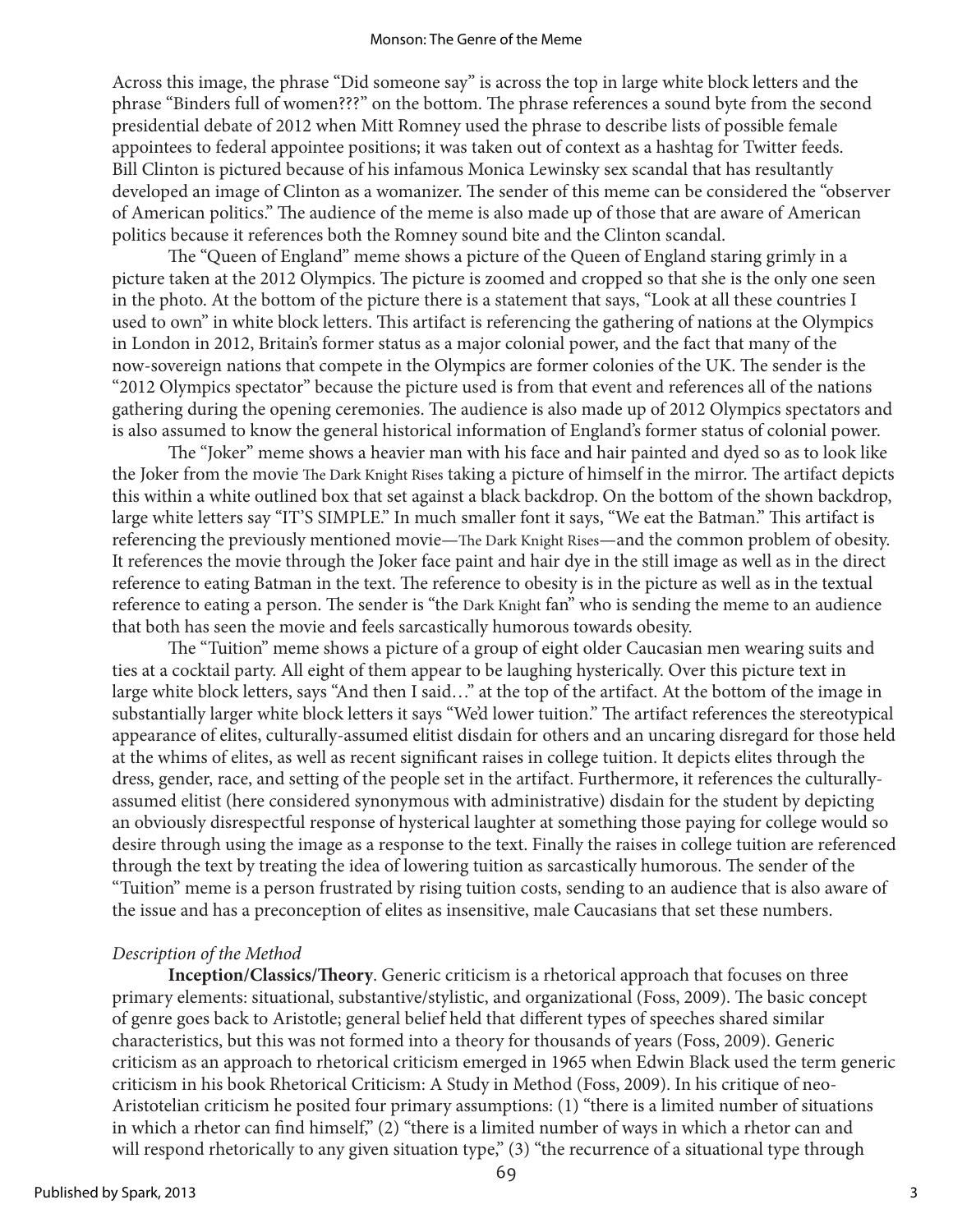history" will allow a rhetor to better understand the possible rhetorical responses, and (4) that there will be "congregations of rhetorical discourses" that have similar affects to one another (Black 1965, p. 133). Out of this come three things: the rhetorical strategy, the rhetorical situation, and audience effect. Rhetorical strategies can be understood as "the characteristics of discourse; rhetorical situations refer to extralinguistic influences on the audience; audience effects refer to responses to the strategies in the situations" (p. 134). These three factors are then tied together by what Black refers to as "rhetorical transactions" which can be understood as the underlying relationship between the factors that causes one to change the others.

Black's initial development of the theory provides the current basis for the perspective, but it was further developed by Lloyd Bitzer's concept of the "rhetorical situation" in his article The Rhetorical Situation (Foss, 2009). In this article, Bitzer shows rhetoric to be situational, meaning that it takes shape within context (Bitzer, 2000). He argues that "rhetoric is pragmatic; it comes into existence for the sake of something beyond itself; it functions ultimately to produce action or change in the world; it performs some task" (p. 61). He defines the rhetorical situation to be "a complex of persons, events, objects and relations presenting an actual or potential exigence which can be completely or partially removed if discourse, introduced into the situation, can so constrain human decision or action as to bring about the significant modification of the exigence" (p. 63). It is important to note here his further unpacking of the term "audience" which is not to be understood simply as the viewer or onlooker, but rather is a "rhetorical audience" which is able to be swayed and can possibly invoke change to the exigence (p. 64). By defining the rhetorical situation and further unpacking the concept of the audience in such a way, the idea of rhetorical transaction becomes clearer. Different rhetorical strategies will invoke different responses, especially when different rhetorical situations create sets of presuppositions within its audience. This audience is then required to be understood as being able to invoke change upon being swayed, which is a prerequisite to any audience effect taking place. As such, the third factor proposed by Black can be viewed as semi-dependent upon Bitzer's analysis of the rhetorical situation through the inherent involvement of the rhetorical audience.

E. Bormann's (1972) development of fantasy theme analysis sheds further light on audience effects. He explains that collective identity is created through the formation of a "dream" via fantasy chains that come together to solidify a common understanding of reality. As rhetorical audiences are engaged within genres they experience rhetoric within a complex context of already being immersed in the situation. The solidification of such a fantasy theme falls well within the range of generic rhetoric.

 Another contribution to generic criticism, according to Foss (2009), was provided by the 1976 conference, ""'Significant Form' in Rhetorical Criticism." Sponsored by the Speech Communication Association (now the National Communication Association) and Kansas University," (p. 138). The conference developed the notion of the significant form, which was based on the idea of "recurring patterns in discourse or action," (p. 139). The recurring patterns included metaphors, images, arguments, configurations of language, and structural arrangements or combinations referred to as "genres" or "rhetorics," all published in the book Form and Genre: Shaping Rhetorical Action edited by Karlyn Campbell and Kathleen Jamieson (p. 139). The analysis of such structural arrangements is the basis of why memes can be developed into their own genre.

Foss (2009) explains that now the theory has three primary elements that define generic criticism: situational, substantive/stylistic, and organizational. Situation as an element refers to the requirements or perception that there are requirements in a particular situation that mandate a certain type of rhetorical response. Genre also has substantive and stylistic element which are the characteristics of rhetoric the rhetor selects to use to respond to the situation. Finally, the organizational element refers to the internal intermingling of the "substantive, stylistic, and situational features of the genre" (p. 138).

**Uses**. There have been a number of efforts at further developing and exploring the notion of genre and it has been applied to a plethora of topics and significant forms. Each of them crosses into different aspects of rhetorical context, forming new genres or shaping the contours of the old. To examine some of these developments this prospectus will briefly summarize ten examples of generic criticism.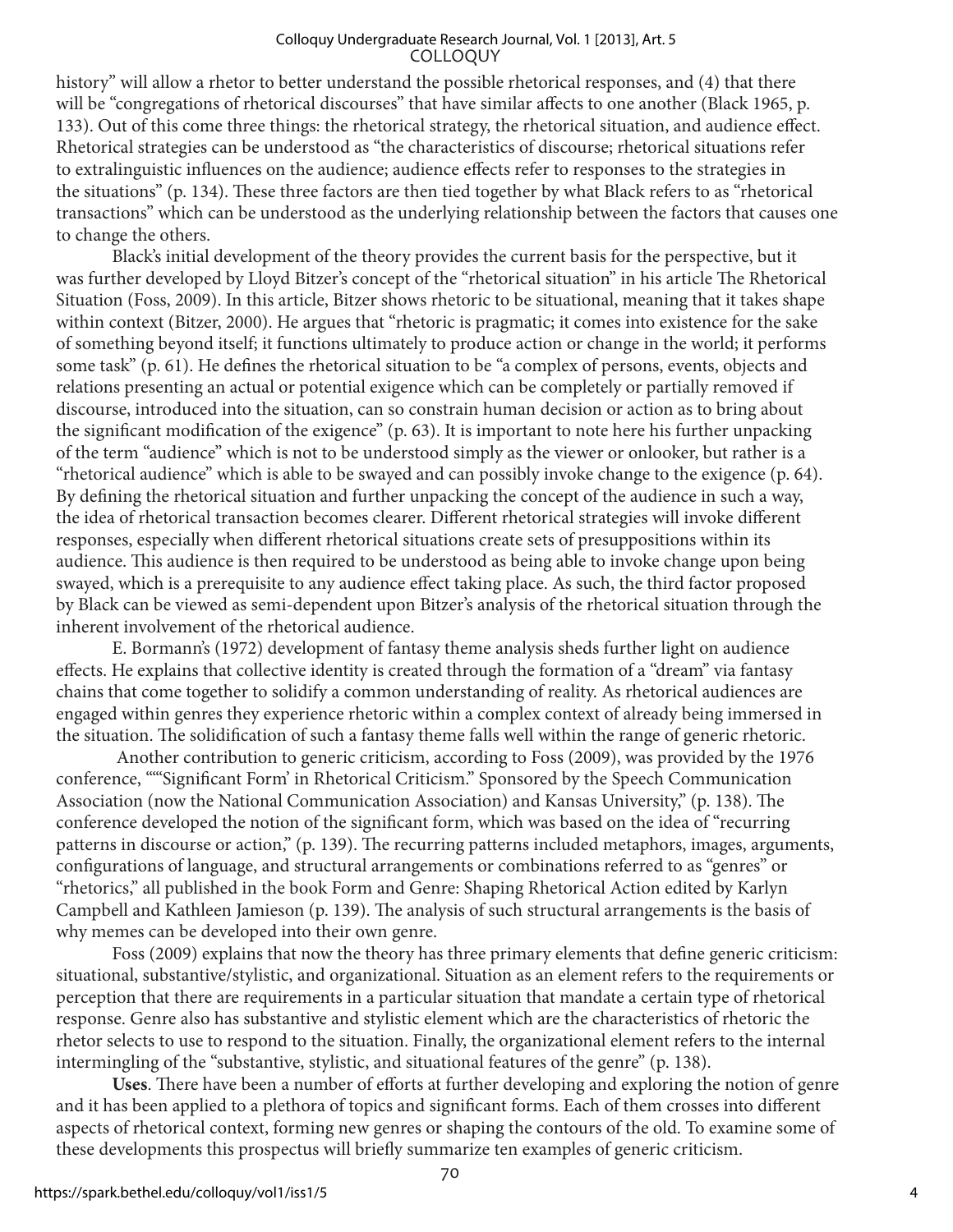#### Monson: The Genre of the Meme

Paul J. Achter (2009) in his article Narrative, Intertexuality, and Apologia in Contemporary Political Scandals examines the use of apologetic strategies by Jon Grunseth in his 1990 Minnesota gubernatorial campaign as an Independent Republican candidate. Achter begins by examining the rhetorical context of the situation where Grunseth had been accused of sexual transgressions by several women, as well as the larger context of "late 1980s/early 1990s cultural discourse concerning mediated scandal, sexual infidelity, and male behavior" (p. 318). Achter goes on to analyze the accusation and response of Grunseth in the situation and determines that in order to more fully understand the "apologetic framework" not only with the object of developing conceptualization of physical circumstance, but with a perspective that encompasses the inter-linkages of textual meanings that make up the context. He proves that this is a better approach to understanding the rhetorical situation through using Walter Fisher's narrative criticism approach to compare it to the classic Bitzerian method and shows that it provides a fuller understanding of Grunseth's order.

Denise Bostdorff (2003) explains the genre of covenant renewal rhetoric in her article George W. Bush's post-September 11 Rhetoric of Covenant Renewal: Upholding the Faith of the Greatest Generation through an analysis of President Bush's post-9/11 rhetoric, as well as an examination of New England, second-generation Puritan rhetoric. She explains the political rhetoric of Bush in his response to terrorism through the theory of covenant renewal and determines if his rhetoric falls into its genre, which she defines through an analysis of the genre in a different rhetorical situation. Bostdorff defines a situation as covenant renewal by determining if it repeats patterns of discourse in a similar situation, which is the approach developed by the conference of "Significant Form' in Rhetorical Criticism."

Karlyn Campbell (1999) used generic analysis to define the rhetoric of women's liberation as a specific genre in her article The Rhetoric of Women's Liberation: An Oxymoron. Campbell based the argument on the unique rhetorical qualities of substantive and stylistic aspects. She uses an approach of analyzing the substantive and stylistic features separately through comparing women's liberation rhetoric to already available explanations of rhetorical situations, but finds that it consistently falls between rhetorical and non-rhetorical as well as between persuasive and non-persuasive. She also finds that it has no audience that matches Bitzer's definition of an audience meaning that women's liberation rhetoric on a number of fronts must be defined as a unique genre, thus creating a new genre as well as further defining feminism.

Kathleen Jamieson and Karlyn Campbell (1982) studied the concept of the idiosyncratic and the common mixing together in a single genre to show that the generic critic can also highlight the variable in addition to the common through an understanding of fusions of different elements that make up the genre. In their article Rhetorical Hybrids: Fusions of Generic Elements they examined many eulogies given for Robert Kennedy after his assassination and determined that they all were identifiable as eulogies, but that due to institutional and personality differences of the rhetors in their nuanced rhetorical situations, they all made idiosyncratic speeches that did not hold onto a completely rigid structure. They did, however, remain within a set of elements that could be fused. Jamieson and Campbell examined these fusions of elements through comparing their analyses of the substantive/ stylistic, organizational, and situational elements through qualitative research. They showed the role of the intermingling of the dynamis and the recurring, which furthered generic criticism by explaining the deviants of the theory.

W. Lance Bennett (1981) seeks to define gaffes and efforts to repair them in American politics as a particular communicative ritual within political campaigns in his article Assessing Presidential Character: Degradation Rituals in Political Campaigns. He begins by explaining the political context of attempts to recover from gaffes and the general consensus about the coverage of such recovery efforts, and then determines that they do not match the contextual consensus on the matter but need to be redefined. He then goes on to define "Degradation Rituals" and then determine their roles in electoral patterns in contrast with the definition and roles of gaffes simultaneously. Bennett determines that gaffes are mistakes that cause someone to be viewed as outside the norm and the degradation rituals as the efforts to take eyes off of the policy matters and focus on the value of the actor,an attempt to repair the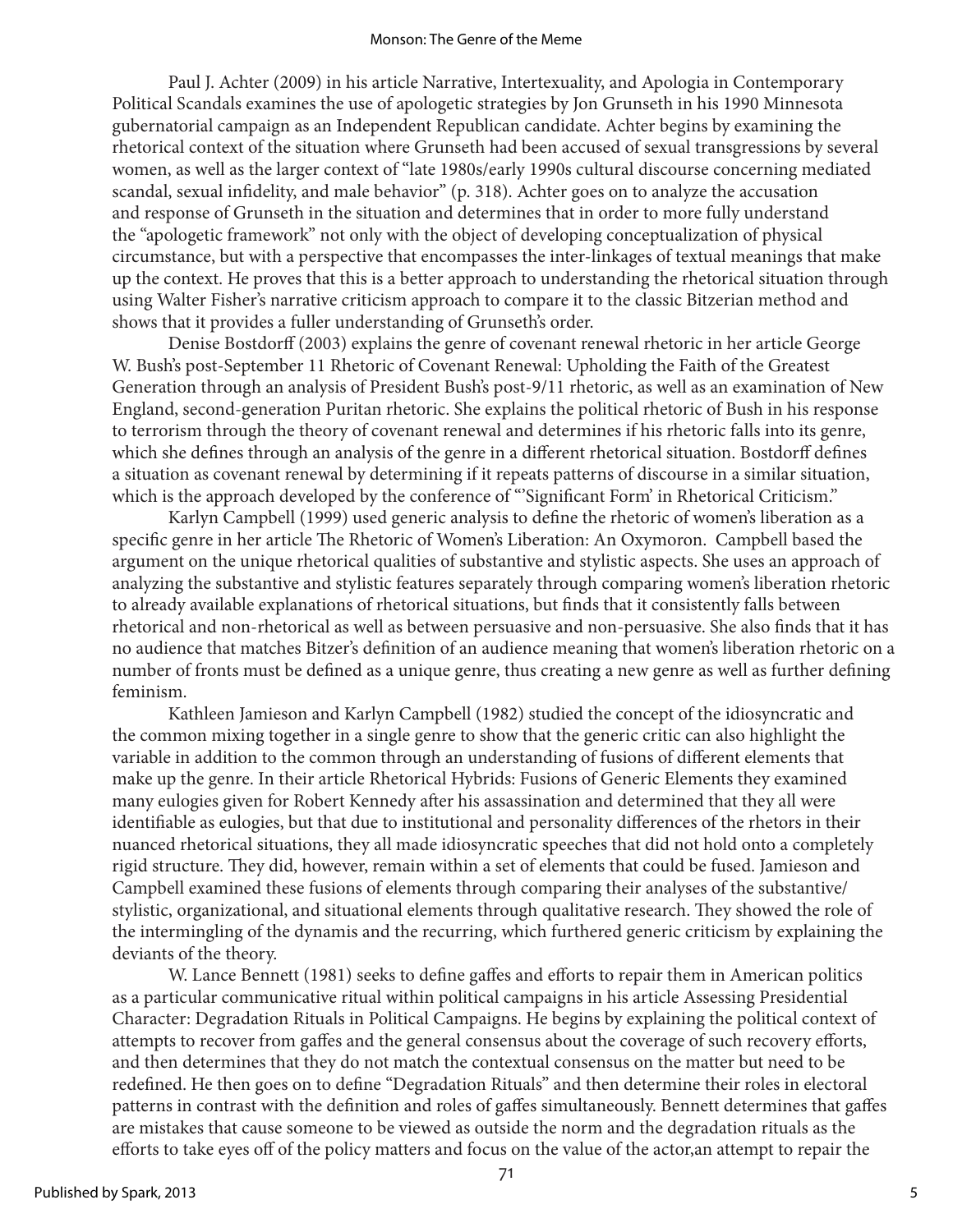gaffe. As such, this process is normative and can be defined as a sort of genre.

Thomas Clark (1977) examined 45 speeches—15 American sermons, 15 campaign speeches, and 15 speeches of social concern—to conduct a comparative analysis of what features determine a speech to be a sermon in his article An Exploration of Generic Aspects of Contemporary American Christian Sermons. He did not focus on content of the speeches (substantive features), but on the structure of the sermons (stylistic features) through the use of Toulmin models, Chi Square analysis and the TEXAN computer program. The Toulmin models were used to determine the structure of warrants, data, and claims; the TEXAN computer program analyzed the language used in the speeches such as use of nouns, verbs, and adverbs; and the Chi Square analysis was used to determine a level of certainty of either similarity or difference between genres. In the results, Clark determines that American Christian sermons share common precepts, a level of certainty, and subordination to the truth, abstraction, presentism, and coherence. He concludes that he has determined strong enough trends within enough sermons to use this to suggest "distinctive rhetorical constituents of sermons," thus furthering generic criticism by determining another genre (p. 394). Clark shows that the determining such distinctive rhetorical constituents to be critical in a deeper analysis of a genre and that underlying and thematic elements are a basis for understanding the arguments made within genres. Complex analysis, although contrary to Bitzerian preferences, is feasible in the field of generic criticism.

Jeff Bass (1979) analyzes the rhetoric used to oppose wars and revolutions to determine whether Bitzer's claim that "a loosely structured, complex situation involving multiple exigencies which may or may not be compatible" is structurally weak because it contains "many elements that must interact" (p. 181). Bass then seeks to determine if a generic approach should or shouldn't be precluded from such complicated situations through an analysis of the rhetorical opposition of the Vietnam War. He goes on to describe the rhetorical context by explaining that the rhetoric preceding war must produce either fear or a desire for revenge, thus allowing the anti-war rhetoric to have a specific context to respond to as opposed to responding to generalities. He concludes that his research is enough to provide a preliminary study of anti-war rhetoric, thus proving his point that through a closer and more thorough analysis and comparison, generic criticism is able to be used in the analysis of complex issues.

John Jones and Robert Rowland (2005) develop a new form of the Jeremiad genre through examining the ideology and political rhetoric of Ronald Reagan, post-presidency. They analyze the language that he uses and compare the optimistic and lack of blame placed on America that differentiated his rhetorical appeals from the traditional Jeremiad, but they noted that he continued to follow much of the rest of the generic features by warning of impending danger, need for change, and suggesting corrective measures. Essentially they show that Reagan created a divergent branch of the Jeremiad through his rhetoric. Through this analysis Jones and Rowland develop the Covenant-affirming Jeremiad, an offshoot of the classic Jeremiad that does not blame the audience but still warns of impending danger and the need for change. In this way, they further develop generic criticism's contours through developing a new sub-genre and analyzing another rhetorical situation that can be referenced to understand recurring contexts in the future.

Kathryn Olson (1993) argues for the necessity of "rehistoricizing a rhetorical act once it has been identified as an instance of a particular genre" in order to understand the impacts that different rhetorical acts had on others throughout history (p. 299). Her argument is made by first, re-examining the situational aspect of generic criticism, second, by analyzing how rehistoricizing a rhetorical artifact answers different questions when it has been generically defined, and third, applying these theoretical underpinnings to Barry Goldwater's and Ronald Reagan's campaign rhetoric. She shows that there are similarities and connections between the different uses of rhetoric through history that makes the additional step of rehistoricizing rhetorical situations after they've been generically categorized a very important one for understanding the broader application. As such, she adds to generic criticism through her argument for another step to the process of generic criticism.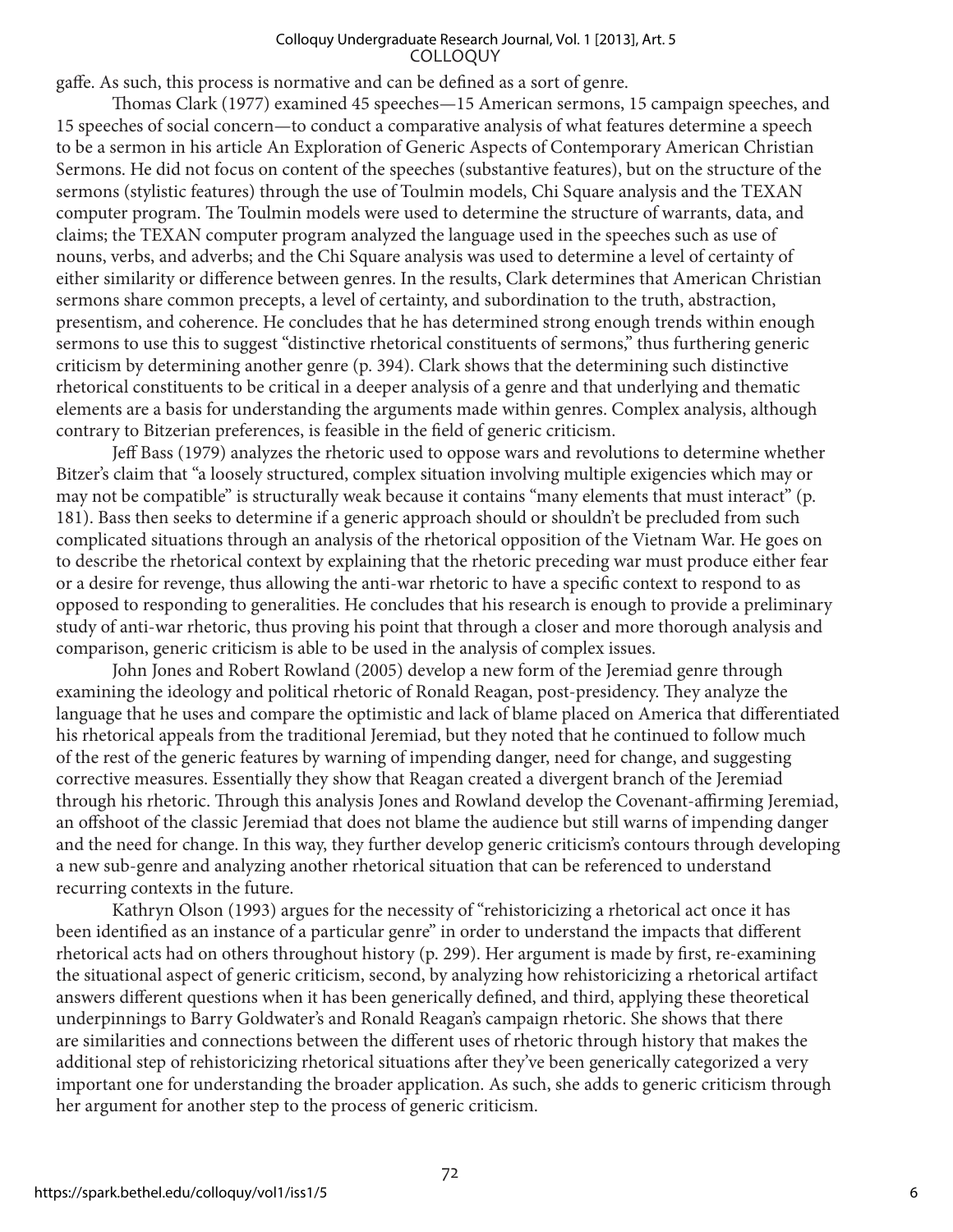#### Monson: The Genre of the Meme

#### **Analysis**

In order to understand communication in the broad sense it is often imperative to understand its specific developments and contexts, so as to begin to grasp the underlying currents of the human experience through communication. Generic criticism allows for partitioning of the intricate and complex communicative process, which creates room for an understanding of communication in pieces that are comprehendible for human conception. Additionally a study of genre sheds further light on the patterns of rhetorical strategy, rhetorical situation, and audience effects within their clusters of historical occurrences. These recurrences allow for deeper understanding of communication and how people respond to discourse. Determining a genre for memes would allow for a fuller perception of how online communication operates and what it produces. A further understanding of generic criticism and the genre of memes will be developed through an application of a generic analysis on the selected six artifacts. This application will be conducted through the generation of common characteristics of the artifacts, determination of contextual commonalities, development of representative qualities of the genre, a rendering of implications in the understanding of generic assumptions and factors according to Black's and Bitzer's developments of the theory, and a conclusion on the overall purpose of the genre.

#### *Common Characteristics*

In order to understand a genre it is necessary to identify common characteristics held by artifacts within it, so as to draw a stronger definitional boundary as to what constitutes it. This particular examination of characteristics held by memes will look at visual and literary characteristics held by the six selected artifacts. If these six artifacts are to in fact create the basis for developing a genre, then they should have an underlying basis of common characteristic of defining proportion. First, examining the visual similarities is necessary to note that each of the selected artifacts is primarily visually graphic in nature. Specifically, each of them is a still picture of a subject and then has a blurb typed across or directly above or below the picture. The second subcategory uses pictures from a public event that a group of people can identify with. Through addressing this collective identity, a stronger sense of unity is fostered because of the use of insider language and the continuance of a fantasy theme as the terms have been developed by Ernest Bormann. As such the existence of the collective identity is expanded from whatever its original context is into the online context as well. This expansion of collective identity is created through not only the visuals used, but also the shared understanding of the connection between the visual and the text. By engaging three aspects of shared communication—visual, textual, and internal the collective identity solidifies more quickly and more thoroughly than most forms of communication. As such the visual characteristic combined with the textual and contextual aspects make the meme characteristically a highly effective tool in creating collective identity.

# *Contextual Commonalities*

In order to bind together a genre it is necessary to understand the rhetorical situation around the involved artifacts so as to unpack the historical purpose and meaning of the genre and artifact. If all six of the artifacts form a single genre, then they ought to have contextual commonalities (rhetorical contexts) that are definitional in nature to the artifact, thus deeming them memes. These six artifacts each approach the intent of humor, operate with multiple pre-requisite outside contexts, and engage a topic that is of current relevance.

All six refuse to handle any of the issues or subjects they address in a way that handles them in a persuasive, informational, or tragic way. "Replacement Referees" does not discuss specific failures or why it has impact, but rather assumes these things in order to exaggerate the problem to the point of ridiculousness. Similarly, the other memes assume knowledge instead of addressing it in a serious or tragic way, but rather address an issue through irony, exaggeration, or double meaning. A major component of the involved humor is impressed through the humanistic desire that comes with being a part of an inside group, and as such this paper contends that memes as a genre develop collective identity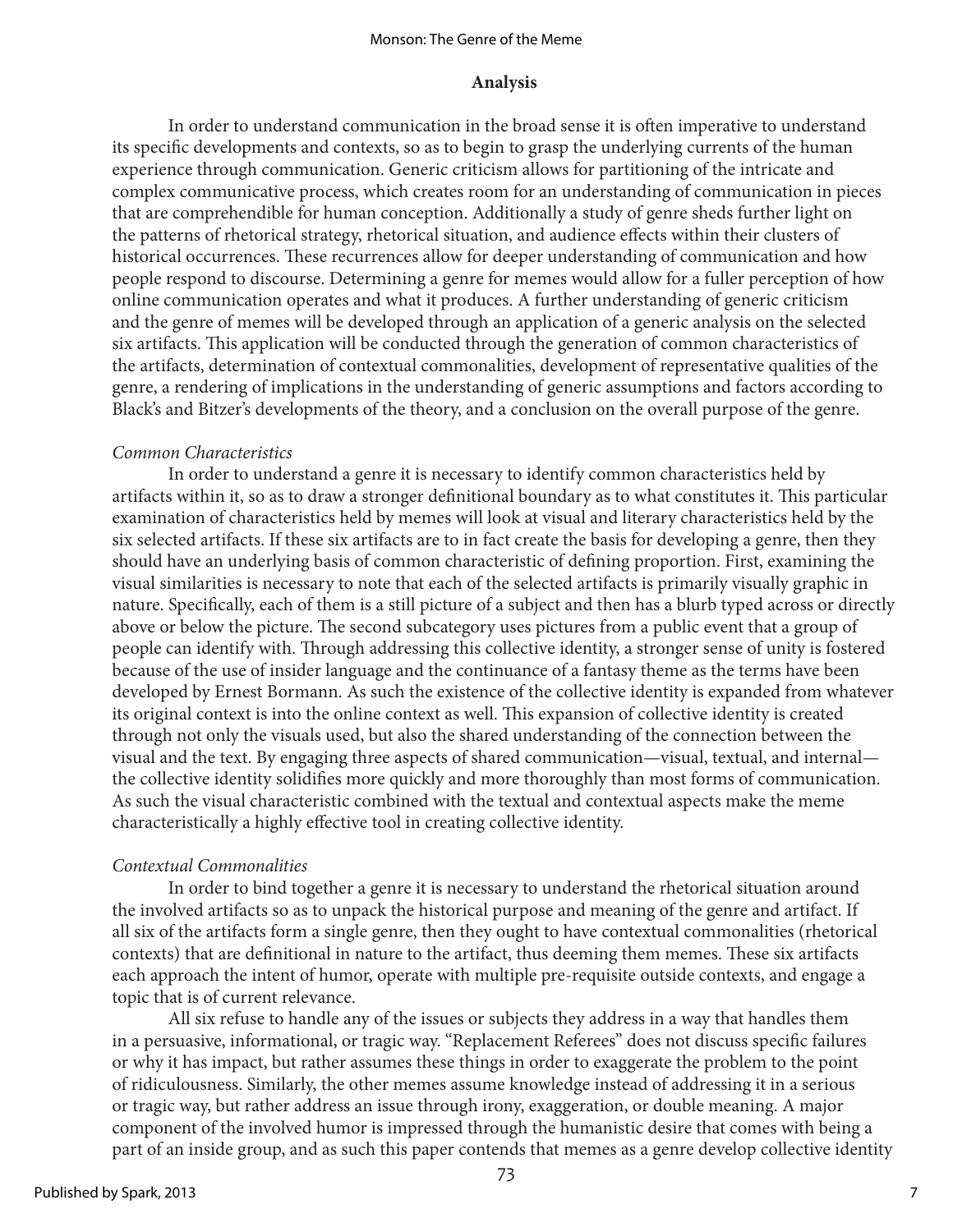and engage humor, which tend to be reciprocal in nature.

Another contextual commonality is that the context requires an understanding of multiple outside contexts in order to fully unpack the intended message of the meme. These outside contexts can largely be anything that the audience relates to, whether common or unique. For instance, the "Replacement Referees" meme assumes there is an understanding of basic baseball rules, the strike that the NFL referees were in at the time of the meme's creation, NBA teams, basic football rules, and the frustration and controversy in dealing with the temporary replacement referees filling in during the strike. Additionally the Joker meme assumes an understanding of the storyline of the movie The Dark Knight and a very particular view of obesity. "Alzheimer's" assumes that there is a basic understanding of the impacts of the disease as well as a very specific perception of the disease as connected with elderly people and yet another understanding of the disease through a lens of sarcastic humor. Furthermore this understanding of multiple outside conversations creates a similar experience to an inside joke through the presentation of insider language. This created experience is most similar to the experience created by fan bases, highly popular games, or cult classic movies.

A third clear contextual commonality among memes as represented through the above six artifacts is their relevance to the current time of their creation and circulation. The commonality of current relevance can be understood by examining the rhetorical situation surrounding each of the artifacts. The "Replacement Referees" meme referenced an event occurring in the fall of 2012 and came out during the fall of 2012. While a date or time of creation cannot be completely be determined for any of the artifacts due to their online grassroots nature, they each reference a something that carried/s meaning at the time of its appearance and circulation. The "Binders Full of Women" meme also follows this suit. It references the second presidential debate in which 2012 presidential candidate Mitt Romney gave the sound bite "binders full of women" and depicts Bill Clinton who infamously had an affair with Monica Lewinsky during his presidency. Its references tie together a newsworthy event that occurred days before its creation and a second event of such historical infamy that it still carries relevance in today's world. The "Alzheimer's" meme maintains current relevance because of the current state of the disease. Based upon the analysis of the Alzheimer's Association one in eight older Americans suffer with the disease, and 15 million provide unpaid care to someone suffering with it (Alzheimer's Association, 2012). This meme then deals with a matter of widespread current relevance. The "Queen of England" meme references an event that occurred during the summer of 2012 and much like the other eventbased memes, came into circulation while the event was ongoing. It then ties the photo from this event to commonly held historical knowledge—the US is a former English colony. In doing so, the meme carried current relevance during the time of its circulation both through its reference to the 2012 Olympics and through its reference to commonly held knowledge. The "Joker" meme finds its rhetorical situation in the very popular American superhero movie, The Dark Knight Rises, and obesity. The meme treats both references with sarcastic humor whether the storyline of the movie or the extent and cause of obesity through suggesting obesity can lead to cannibalism.

Furthermore these extralinguistic influences not only impact the audience but select the very rhetorical audience by using virtually only insider language whether image or text based. The "Tuition" meme has its rhetorical situation stemming from a cultural perception of elites and rising tuition for colleges. The intersection of these topics then impacts its audience by developing a rhetorical audience that both is impacted by college tuition and negatively views elites. These negative connotations form the rhetorical audience into an insider group that does not wish to contemplate the policy or budgetary needs of educational institutions but rather seeks a scapegoat and wishes to separate itself from the guilty party through some means. The means is then given through the treatment of the subjects with the use of sarcastic humor, which leaves less room for dialogue with the target subject and allows the audience more separation from its scapegoat. This strategy is similarly used to gain separation from all of the target parties in these memes, whether the replacement referees for their alleged faulty calls or from the pain and discomfort otherwise associated with Alzheimer's disease.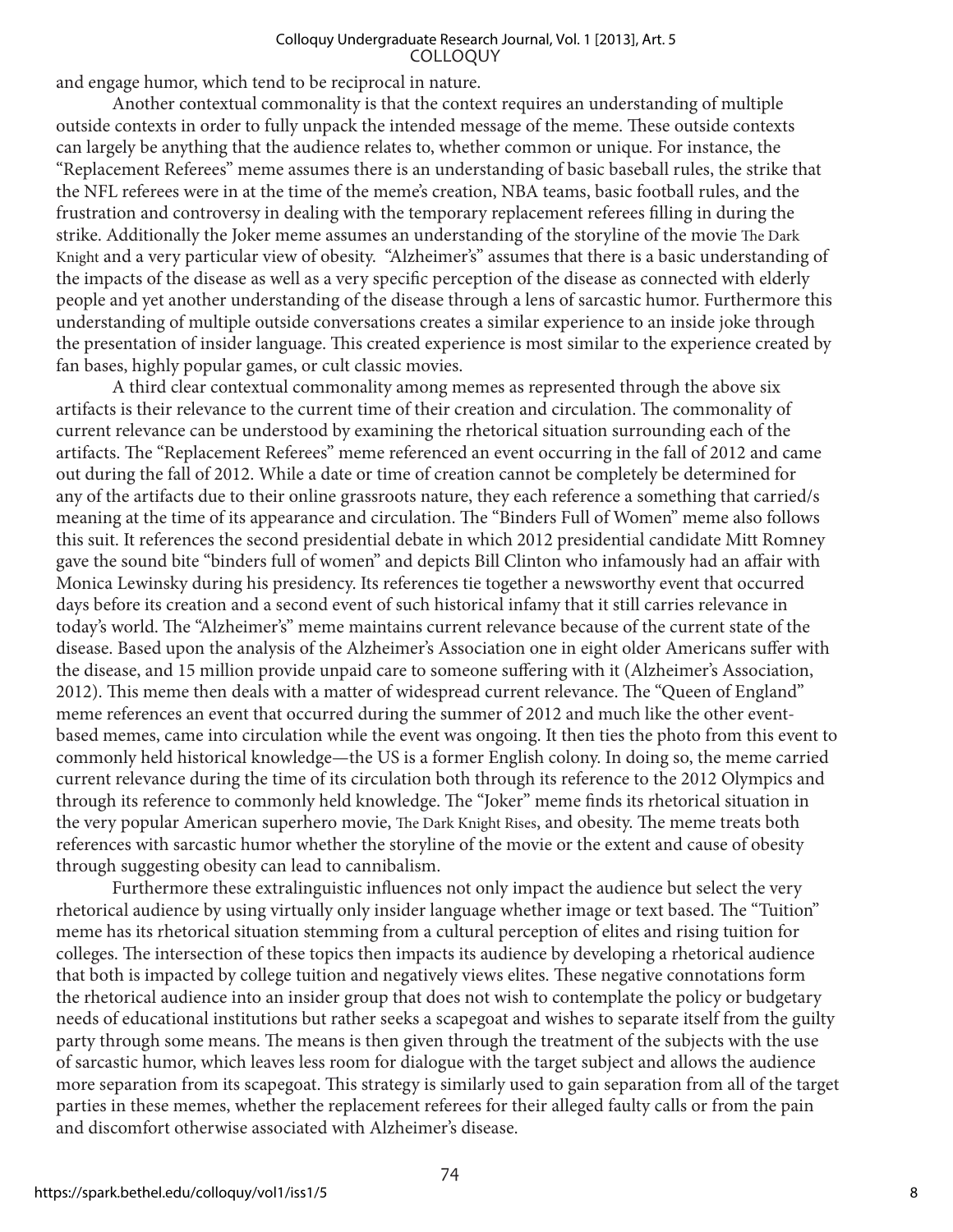# *Representative Qualities*

Representative qualities of this genre can be understood as those characteristics and commonalities that are conclusively important enough to be considered definitional in nature. In memes, these are important because the genre of the meme is not fully understood. As such, this aspect of the paper aims to advance that generic understanding of the meme, and thus communication. The representative qualities can be understood in the categories of explicit and implicit.

Explicit characteristics of a meme can be understood as those that are apparent upon simply glancing at a meme. This category looks at why a meme looks like a meme. The explicit characteristics of a meme include a graphic nature, a textual component, and a relatively simplistic design. Examining the graphic nature of memes, it is clear that in each of the 6 artifacts that there is not only a graphic component, but that memes are primarily graphic in nature. Looking at the textual component, memes seem to have blurbs, phrases, or labels to further explain the thought process. In such a way they tend to act as the reversal of a Rorschach test, in that instead of allowing the viewer to determine the words that are associated with an image, the meme shows the viewer what to associate with a certain image. Thus the textual component is necessary to the genre of the meme. The artifacts are all relatively simplistic in design. They tend to be simple images with no more than a single sentence. This allows the viewer to quickly view and process the meme and its message. The simplicity makes the meme easy to read and also allows it to more easily conform to much of the communication online.

Implicit characteristics of a meme can be understood as those underlying the general design and tending to operate within the environment of internal processing. This category looks at why a meme feels like a meme. The implicit characteristics of a meme include references to multiple outside contexts, a humorous nature, and being targeted at a collective identity. An underlying characteristic of each of the artifacts is that they refer to multiple outside contexts. This paper understands "multiple outside contexts" to mean references to other jokes, norms, communications, or insider language different from those communicated directly within the artifact. For example, the "Replacement Referees" artifact refers to the overall sentiment towards the replacement referees during the NFL referee strike, the controversial calls in games previous, and knowledge of the differences in the sports references made by the meme's statement. It is notable that these outside contexts can be either specific or general in nature, but must be multiple and independent experiences that others relate to outside that specific artifact. The humorous aspect of these artifacts comes from the aforementioned analysis on memes' focus on making issues laughable through either irony or exaggeration. This aspect makes the artifact a positive experience for the audience and thus adds to their identification with this collective identity in a positive manner. The effect of the humor presupposes the third implicit commonality, which is the targeting of a collective identity. The multiple outside references within a meme indicate a collective identity to address; the effort at approaching it in a positive manner through humor shows intentionality. Furthermore, the meme also is effective in adding to and/or solidifying a collective identity and thus shows further intentional targeting through a meme, making it a representative quality of the genre.

# *Generic Criticism*

Now that the ambiguous nature of the meme has been stripped away a bit and a base understanding of the common qualities of memes is set, they can be examined through the eyes of generic criticism. As mentioned earlier, genres can be understood through an analysis of the three factors that come from historical recurrence of similar situational types and responses: rhetorical strategies, rhetorical situations, and audience effects (Black, 1965).

**Rhetorical Strategy.** The rhetorical strategy of the meme assumes that rhetoric exists for a purpose of altering reality in some way (Bitzer, 2000). The rhetorical strategy of the meme is one of sarcastic humor through insider language that is communicated in a combination of still image and text. The meme seeks to develop a collective social consciousness between people that are not together through the means of insider language. Furthermore the genre of the meme styles itself in humor. In this approach its pragmatism can be found in its efforts to create insider language between groups of people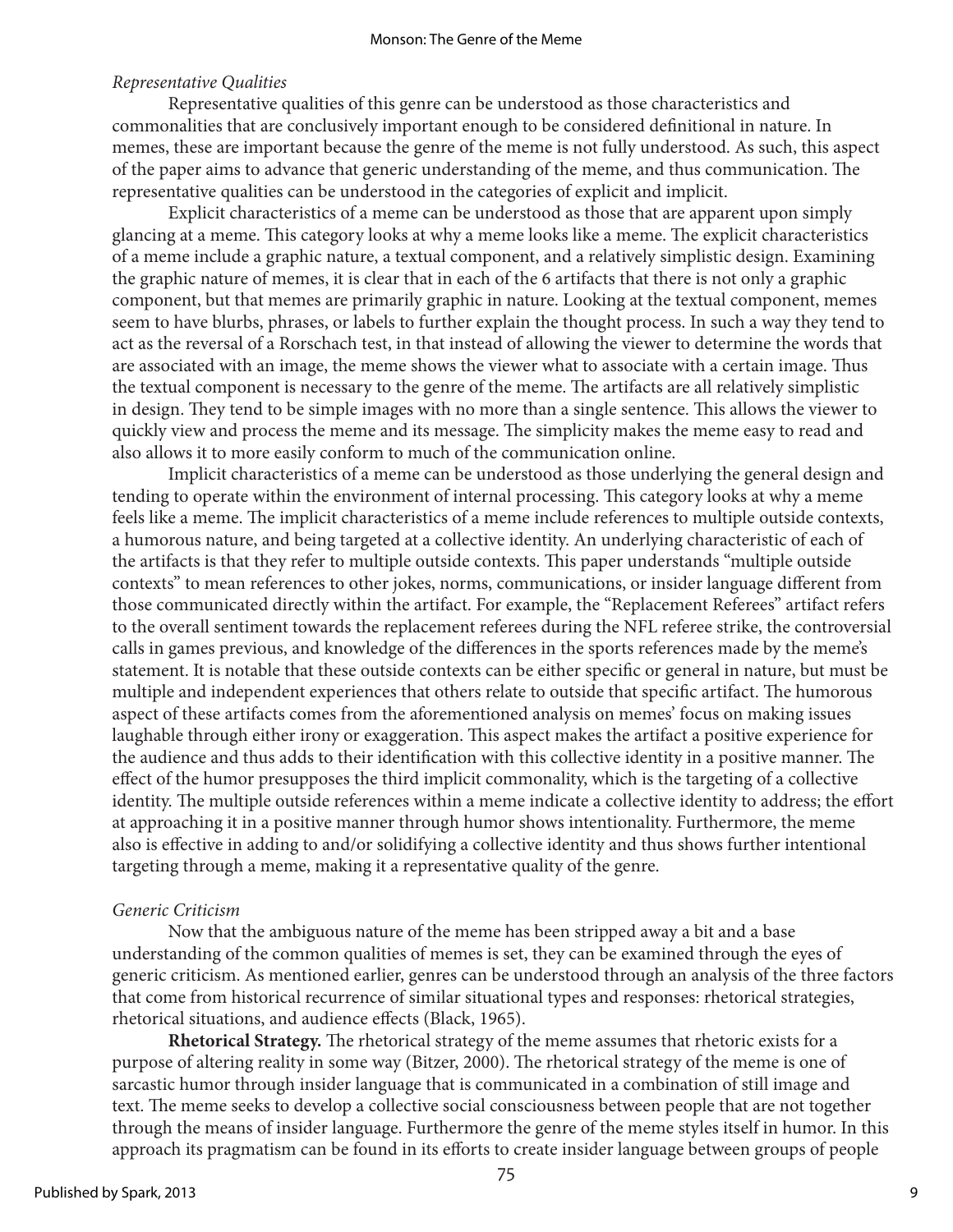that have not necessarily met. The collective consciousness that is then developed with enough artifacts surrounding this particular point of historical occurrence is one of sarcastic humor. In particular this style of rhetorical strategy fits within the same group as comic strips, political cartoons, comedy movies, and other cultural manifestations of humor spread through mass media.

**Rhetorical Situation**. The rhetorical situation of this genre is collected around the point of online communication about events that can be related with other events, which will cause a rhetorical intersection point that then defines an audience through extralinguistic means. The rhetorical intersection appears to be a possible means of forming a rhetorical audience, as such an audience is described by Bitzer, as well as creating a means in which the development of insider language is easily developed. Insider language requires that a word, phrase, or term is imbued with meaning that only a select group understands, and the intersection of two rhetorical contexts allows for the simple use of a word or phrase to connect them if they are both clearly depicted as target subjects. Memes effectively accomplish this task through the presentation of at least one rhetorical context in an image and at least one more presented in the text printed across the image. The meme then finds its effectiveness in creating its own insider language within the rhetorical situation by using a word or phrase to connect the presented subjects.

**Audience Effects**. Audience effects are largely unseen due to the ambiguous and decentralized nature of the meme and online communication as a whole. It is essentially infeasible to describe the effects that result in an audience from memes as a genre because their audiences are dispersed, experience the meme at varying times, and usually don't communicate with one another after the experience. This is the point that the genre of the meme ceases to be effective aside from creating possible laughter or sharing links with friends through the social media. Because of the extent of dispersion that is inherent in meme audiences they do not engage in any sort of coordinated or related reaction, but rather individual audience members respond individually. The genre of the meme thus has a component of paradox because it creates insider language that is largely known by dispersed individuals for the most part. It remains to be seen that the rhetorical audience of any meme(s) comes together or operates in any sort of unison. Rather, the rhetorical strategy of the meme can be accomplished without any such effort because it only seeks to alter the mindset of the audience and engage it through humor. As such the typical means of uniting or engaging an audience through the development of a collective identity and insider language to create an active response is instead seen as the ends of the meme. The meme does not seek to change the world, but rather the audience's perceived experience of the world.

# **Implications**

The generic criticism of the meme creates a few major implications in the understanding of choosing a rhetorical audience, the development of insider language, the purpose of rhetoric, and effects of online communication. Choosing a rhetorical audience can often involve a number of strategies such as choosing those that can make an impact or those that identify with a message. The selection of the rhetorical audience of the meme is accomplished through determining multiple rhetorical subjects and finding a place of intersection. The idea of the rhetorical intersection must be further developed in order to comprehend its use or measuring in full its operative mechanisms or ramifications. To form a baseline for this concept, it can be understood as related to the ideas of tenor and vehicle. Metaphor criticism brings together "two terms normally regarded as belonging to different classes of experience" by joining tenor and vehicle (Foss 2009, p. 267). Tenor refers to the topic that is being explained or illuminated by the metaphor, while the vehicle refers to the "vehicle or lens through which a topic is viewed" (Foss 2009, p. 267). The rhetorical intersection offers two tenors which it bridges together through the vehicle of placing image and text together when applied to the use of the meme. The two tenors are viewed through the lens of each other and the vehicle becomes the strategic placement of one by the other. An example is the "Binders Full of Women" meme that places Romney's sound bite on the image of Bill Clinton. The meme thus takes two tenors and uses the vehicle of visual placement to bridge the thoughts together. The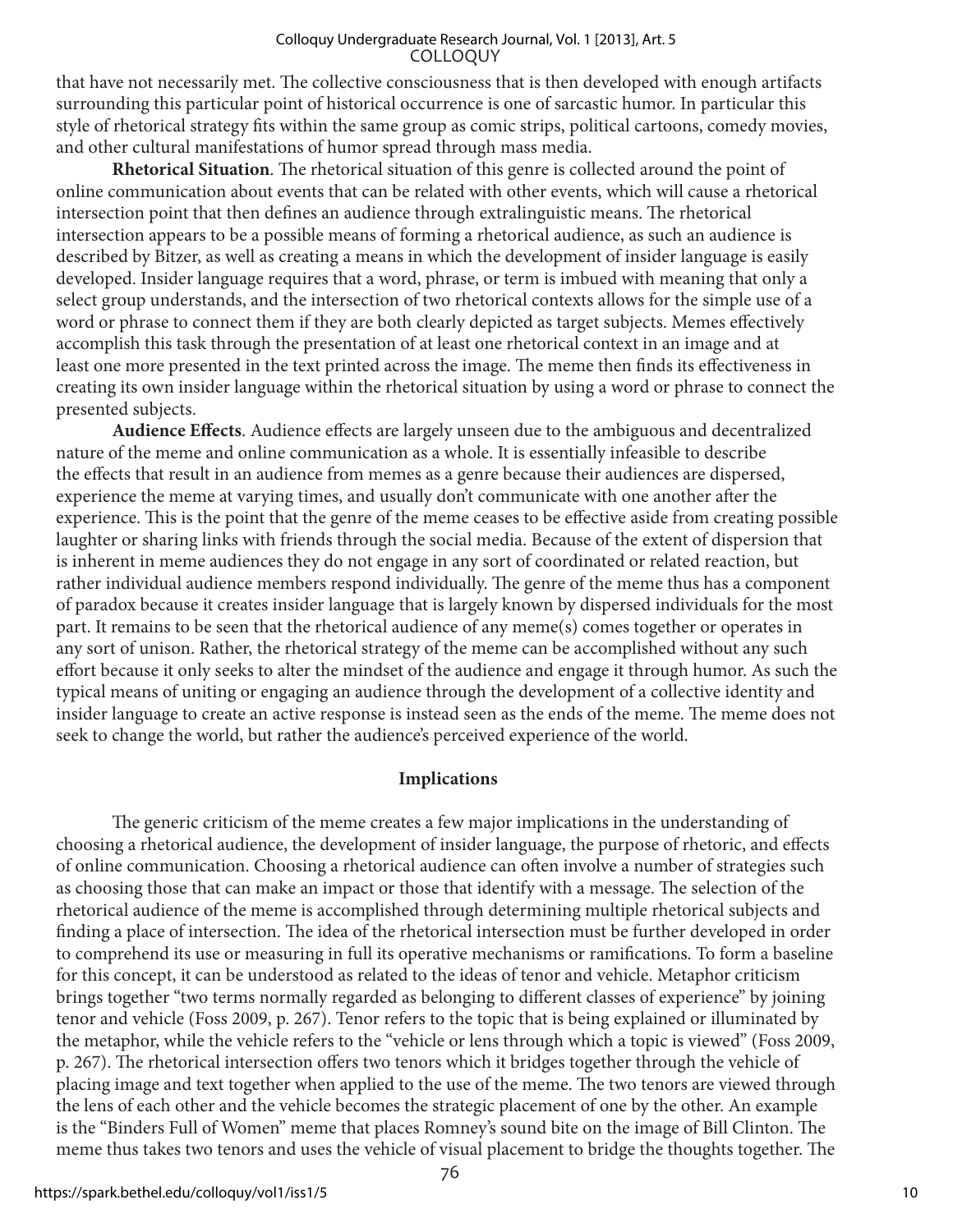#### Monson: The Genre of the Meme

intersection then requires an understanding of both subjects for the meme to make sense.

What can be determined from glimpsing it in this analysis is that the rhetorical intersection can be applied to quickly and effectively develop insider language. The development of insider language appears to encourage the presentation of two or more rhetorical subjects at which point the use of a phrase or word can then come to define such a manifestation of a collective identity. Furthermore, insider language appears to not require person-to-person communication, but can be developed through media that does not require interpersonal contact. The creation of insider language without the need for person to person contact is likely what allows for the development of a culture in a population as large as a nation-state. In order to fully unpack such an argument, it would be necessary to conduct a separate, more properly focused study.

The purpose of rhetoric as explained by Bitzer is to change reality and as such rhetoric is pragmatic. However such an understanding of rhetoric does not take into account that reality may be altered within the mind of a person if the person's perception of reality is altered. Such an alteration of a person's perception of reality does not require that any changes be made to anything outside of the mindset or psyche. This effort at changing the person's mindset must be considered rhetoric because a change of mindset guarantees a change of how that person would otherwise respond to reality, which means that an alteration of a person's perception is in itself pragmatic, even if the long term affects are unintended or unforeseen. The audience has been changed in reality according to the purposes of the rhetoric, but the physical action that is then taken by an audience member later in time is not the soughtafter impact of the rhetor. As such, Bitzer's explanation of rhetoric ought to be reconsidered and further studied. The effects of online communication further exacerbate Bitzer's analysis of rhetoric because the fullness of audience effects cannot be understood in the genre of the meme—its audience is dispersed by space and time via the internet. If rhetoric seeks to directly alter reality by means of persuasion, then in order to determine if something is rhetoric its intent must be known.

The problem presented by the meme and online communication in its entirety is that it does not allow for the intent of the rhetor to be fully understood; the rhetor is generally unknown since the internet disperses those it mediates for and does not ever require in-person contact. Furthermore, the rhetor can be essentially anyone because online communication invites all and turns away only those who do not have access at that moment. It keeps what has been placed within its domain and allows for constant, limitless additions by anyone, which means that a rhetor for a specific meme cannot be located and that intent remains only determinable through analytical means (as an archeologist or investigator must also use.)

# **Conclusion**

In conclusion, a deeper understanding of memes and generic criticism can be seen through an examination of six artifacts; a brief look at the theory, history, and ten examples of generic criticism; an application of the theory to the artifacts by developing common characteristics, contextual commonalities, and representative qualities; an analysis of the generic development through rhetorical strategy, rhetorical situation, and audience effects; and finally a development of implications of this study. It can be understood that memes are a rather new development in communication and show a more ambiguous side of rhetoric. Memes are useful in developing collective identity through the creation of insider language by means of connecting otherwise separate rhetorical contexts. This notion leads the development of the rhetorical intersection. Furthermore, the genre of memes allows for the continued understanding of online communication on a deeper and more intricate level. Memes are effective in incrementally altering mindsets and seem to pose a new and unique form of communication through a medium that is not yet fully understood.